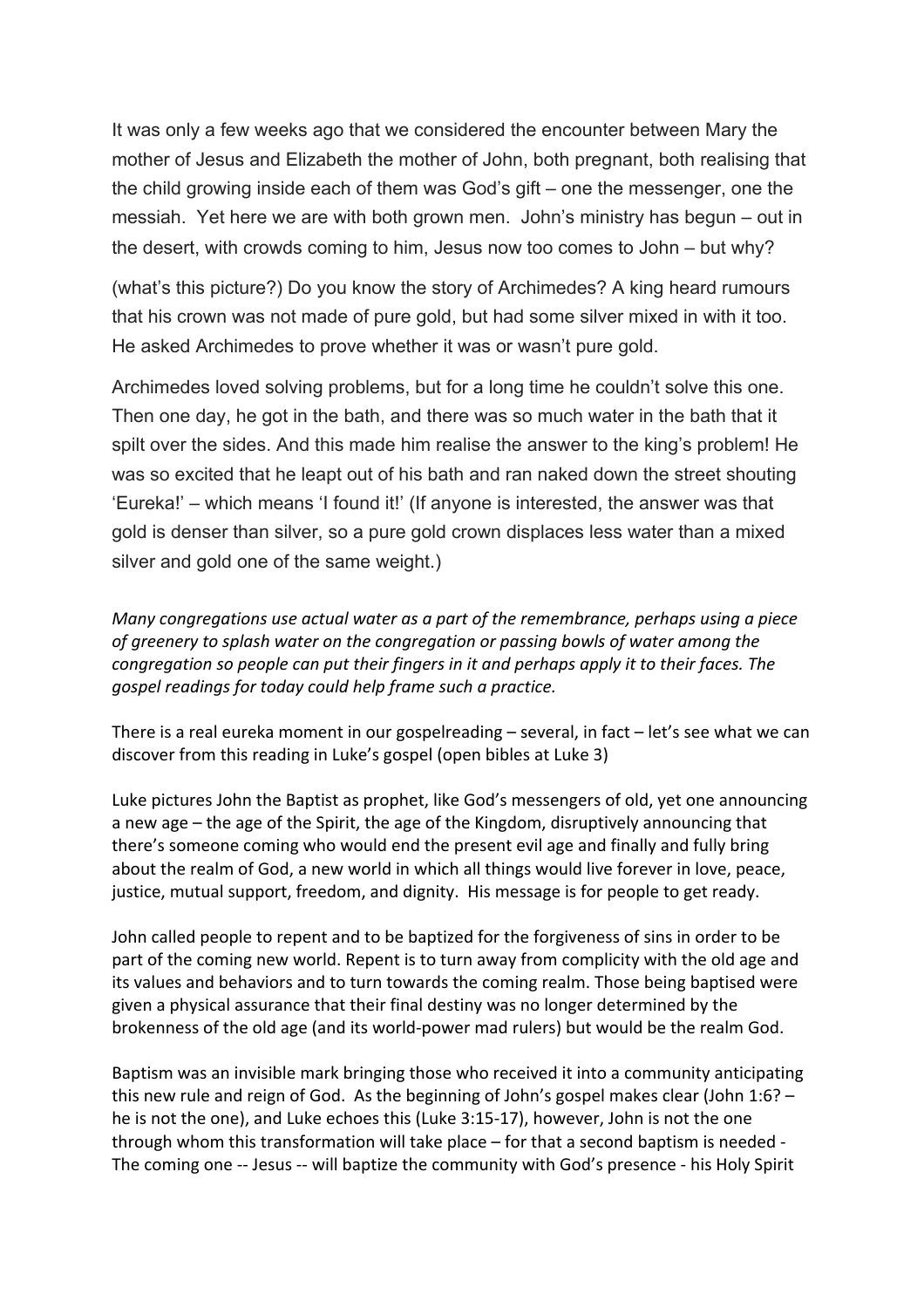symbolised by dove, yet also fire – one whose very presence, echoed in Jesus life and death – bringing people to a place to make a real choice about whether they want to be a friend of God, or separated for him, not just in this world, but that the choices we make about this decision here, will affect how we spend eternity.

This is the focus of that word 'repent'! Repentance is not feeling sorry for personal moral transgressions – doing 75 in a 70 zone, taking an extra biscuit. It's as much about society as it is about individual response – about how community is complicit in old-age practices and values, and hence.

So to Jesus – or John's eureka moment - When Jesus came to be baptized, he came to be publicly identified as the pivotal figure in the movement towards the rule and reign, the kingdom of God. Moreover, his baptism signalled that God the Father was now taking steps through the life, death and resurrection of Jesus to signal that the turning of the ages expected by John has now begun to take place. It is both present and future: its signs in the present point to the future consummation at Jesus' return.

Jesus' baptism takes place in community. It is not a private occurrence. What is true for Jesus is also true for us. when we are baptized, they become part of a new social world.

When a child is baptised (though it's worth noting that the church of England baptises more adults than any other church) Wesay '**We welcome you into the fellowship of faith; we are children of the same heavenly Father; we welcome you.'** Baptism is never private, never solitary, it's community and sharing – committing together to be a new community of love – (if you've never been baptised/confirmed…)

The voice from heaven (God's voice) identifies Jesus as God's son, in whom God is well pleased. In first century context, these words have less to do with the nature of Jesus and more with his purpose. God's words recall two texts. The Jewish people used Psalm 2 at the coronation of a new monarch. In 2:7, God adopts the monarch as God's son. Thus, God adopts Jesus as divine representative in the final transition from old age to new age.

Isaiah 42:1-4 describes the calling of Israel as a community to serve God's purpose, which is to bring justice to all the nations. Justice here refers to qualities of life similar to those of the kingdom of God - communities with support for all. As the gospel of Luke unfolds, we will learn that Jesus will suffer because other people oppose this calling in the way that Isaiah saw Israel suffer for standing up for God's justice.

It was commonly thought at the time that God would begin this new thing by opening the barrier between heaven and earth and sending angel hosts to destroy and rebuild. Luke describes how the heavens open over Jesus. However, the Spirit descends without the angelic hosts, and in the form of an old testament (flood) sign of peace – the dove.

Of course, according to Jewish tradition, the Holy Spirit has been in the world since creation.

The difference for Luke is that the Spirit now is doing a new thing. The Spirit falls on Jesus not because the Spirit was not otherwise present but with a new sense of God's power and